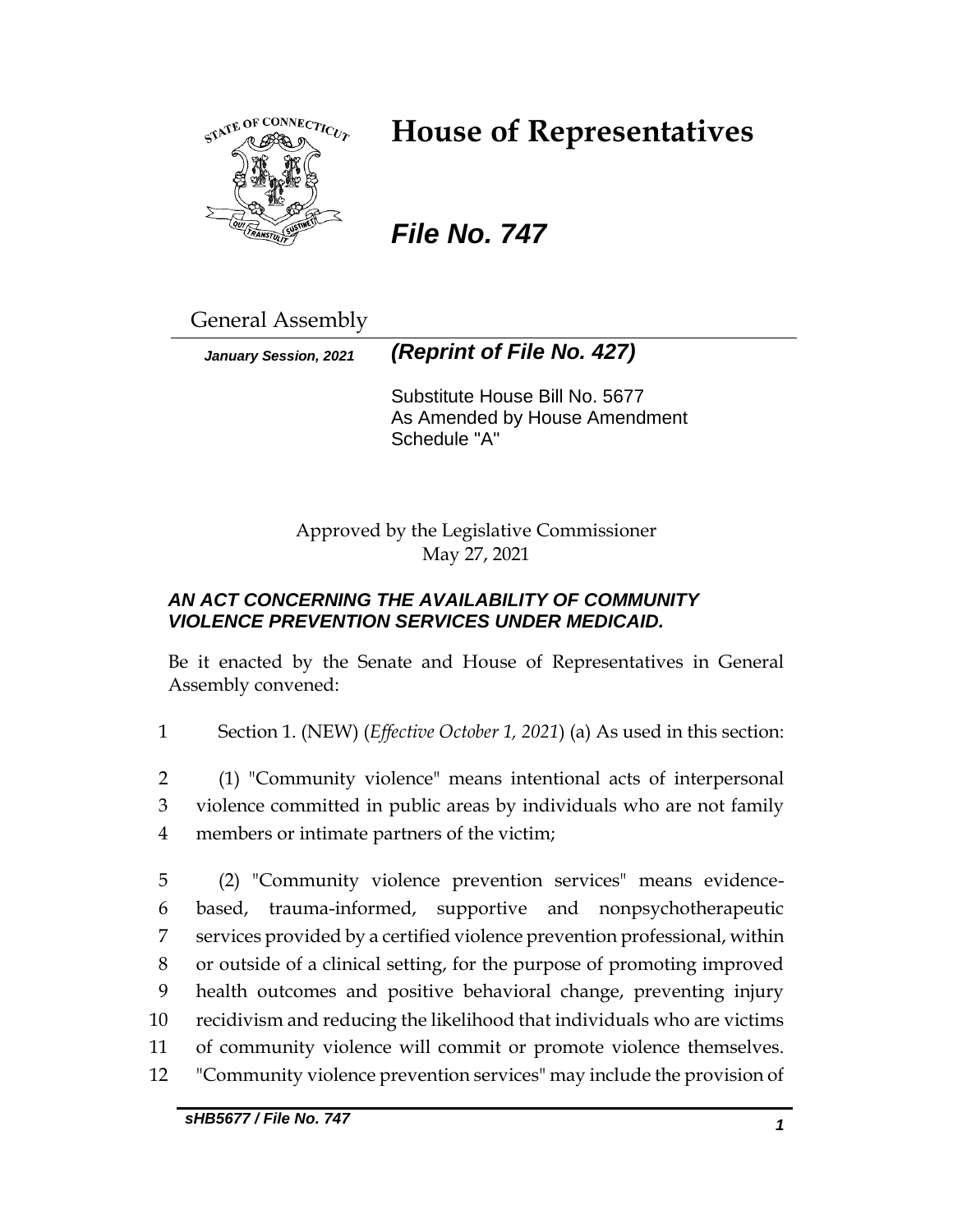peer support and counseling, mentorship, conflict mediation, crisis intervention, targeted case management, referrals to certified or licensed health care professionals or social services providers, patient education or screening services to victims of community violence;

 (3) "Interpersonal violence" means the intentional use of physical force or power against other persons by an individual or small group of individuals;

 (4) "Prevention professional" has the same meaning as described by the National Uniform Claim Committee (NUCC), or its successor, under NUCC Code Number 405300000X; and

 (5) "Certified violence prevention professional" means a prevention professional who meets all of the conditions specified in subsection (c) of this section.

 (b) (1) On or before July 1, 2022, the Commissioner of Social Services, shall amend the Medicaid state plan to make community violence prevention services available, to the extent permitted by federal law, to any Medicaid beneficiary who has: (A) Received medical treatment for an injury sustained as a result of an act of community violence, and (B) been referred by a certified or licensed health care provider or social services provider to receive community violence prevention services from a certified violence prevention professional, after such provider determines such beneficiary to be at elevated risk of a violent injury or retaliation resulting from another act of community violence.

 (2) The Commissioner of Social Services shall seek any federal approvals necessary to implement this section, including, but not limited to, any state plan amendments or federal waivers by the federal Centers for Medicare and Medicaid Services. This subsection shall be implemented only to the extent that federal financial participation is available, and any necessary federal approvals have been obtained.

 (3) The provisions of this subsection shall be implemented only to the extent permitted by federal law.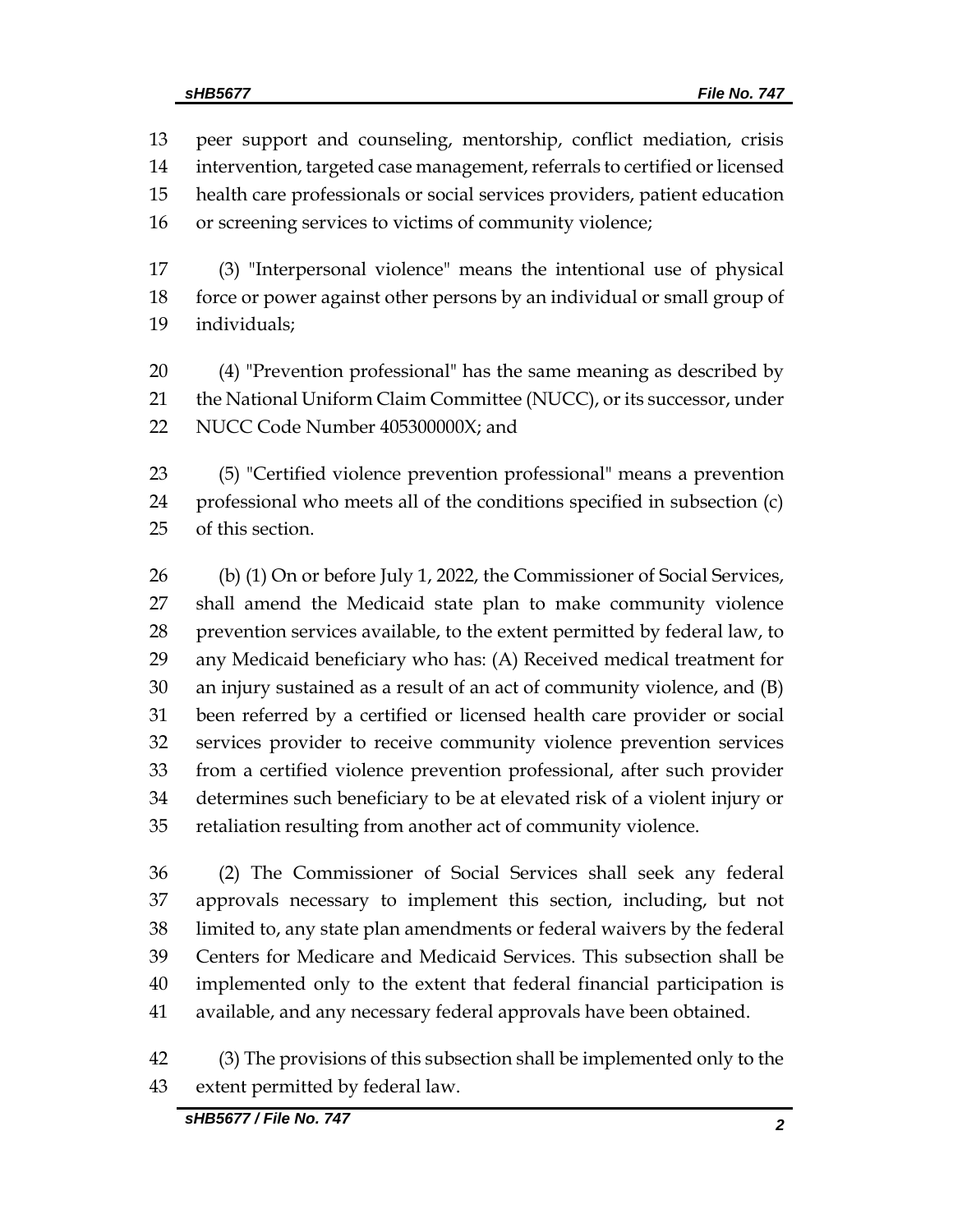(c) Any prevention professional seeking certification as a certified violence prevention professional shall complete an accredited training and certification program for certified violence prevention professionals, approved in accordance with subsection (d) of this section and maintain such certification.

 (d) On or before January 1, 2022, the Department of Public Health shall approve at least one accredited training and certification program for certified violence prevention professionals. Such program shall include:

 (1) At least thirty-five hours of initial training, collectively addressing all of the following:

 (A) The profound effects of trauma and violence and the basics of trauma-informed care;

 (B) Community violence prevention strategies, including, but not limited to, conflict mediation and retaliation prevention related to community violence;

(C) Case management and advocacy practices; and

 (D) Patient privacy and the federal Health Insurance Portability and Accountability Act of 1996, P.L. 104-191, as amended from time to time, (HIPAA); and

(2) At least six hours of continuing education every two years.

 (e) Any entity that employs or contracts with a certified violence prevention professional to provide community violence prevention services shall:

 (1) Maintain documentation that the certified violence prevention professional has met all of the conditions described in subsection (c) of this section; and

(2) Ensure that the certified violence prevention professional is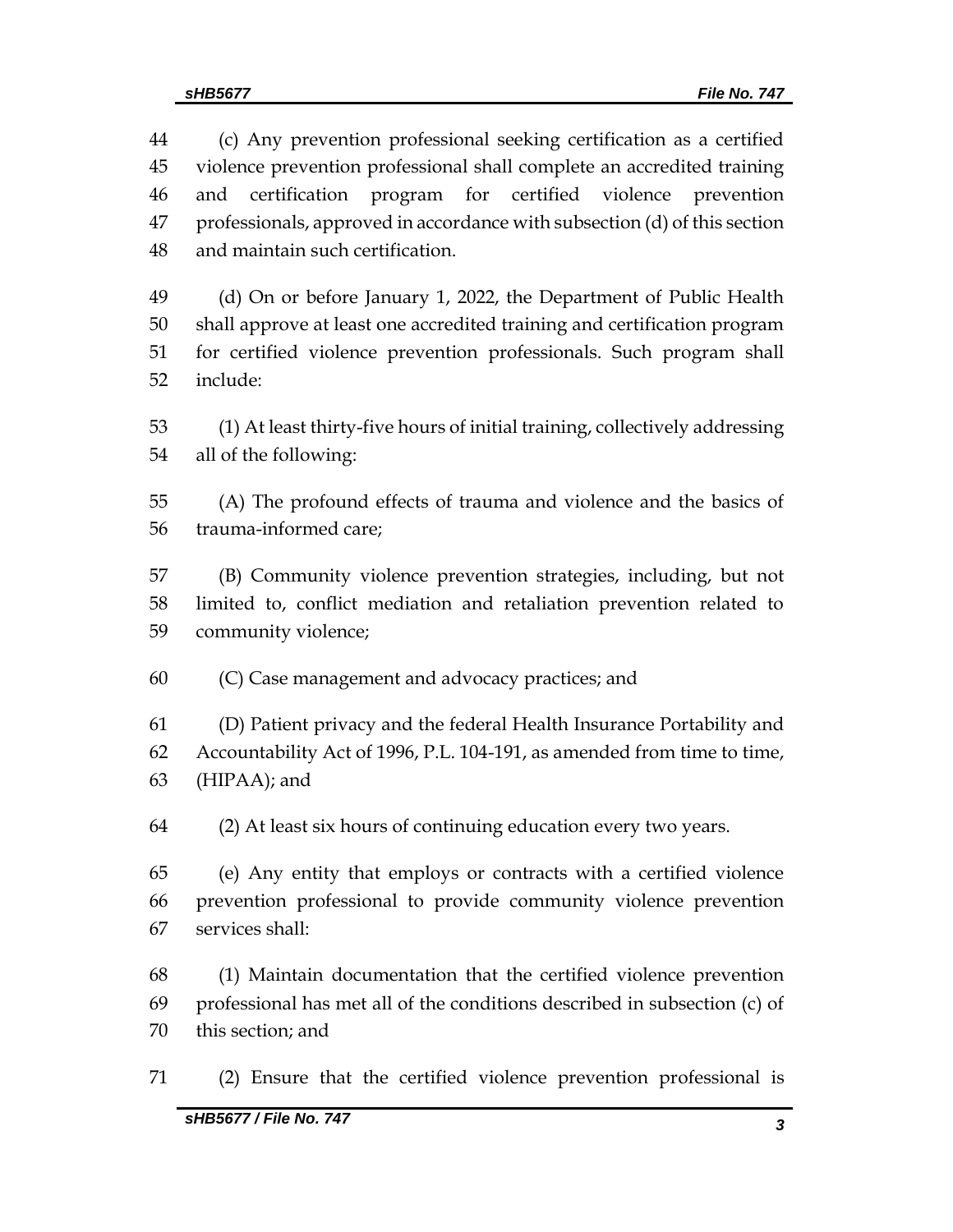providing community violence prevention services in compliance with any applicable standards of care, rules, regulations and governing law of the state or federal government.

 (f) No person, unless certified as a violence prevention professional pursuant to this section, may use the title "certified violence prevention professional" or make use of any title, words, letters, abbreviations or insignia indicating or implying that he or she is a certified violence prevention professional.

 (g) Nothing in this section shall alter the scope of practice for any health care professional.

| sections: |                 | This act shall take effect as follows and shall amend the following |
|-----------|-----------------|---------------------------------------------------------------------|
| Section 1 | October 1, 2021 | New section                                                         |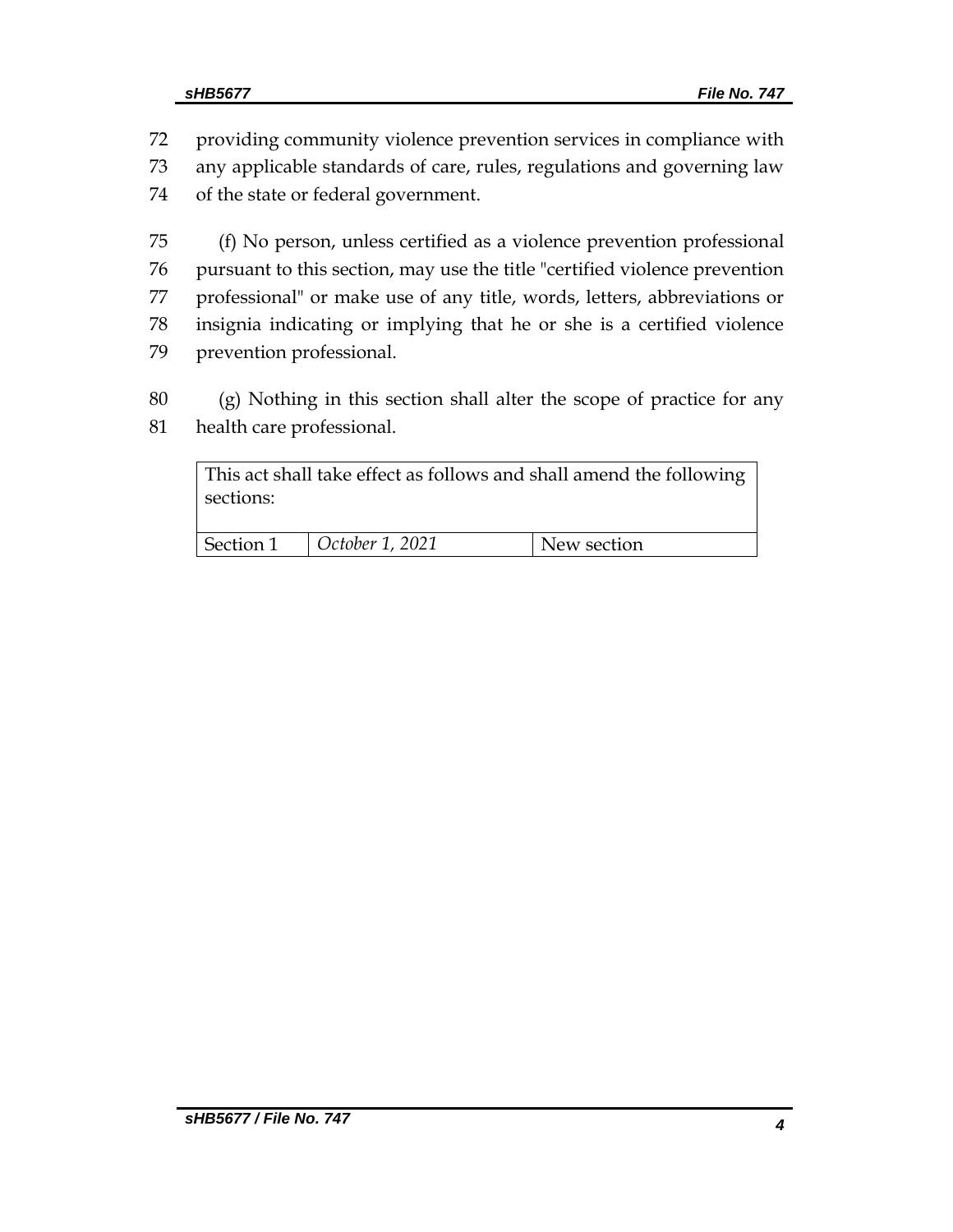*The following Fiscal Impact Statement and Bill Analysis are prepared for the benefit of the members of the General Assembly, solely for purposes of information, summarization and explanation and do not represent the intent of the General Assembly or either chamber thereof for any purpose. In general, fiscal impacts are based upon a variety of informational sources, including the analyst's professional knowledge. Whenever applicable, agency data is consulted as part of the analysis, however final products do not necessarily reflect an assessment from any specific department.*

#### *OFA Fiscal Note*

#### *State Impact:*

| <b>Agency Affected</b> | <b>Fund-Effect</b> | FY 22 \$  | FY 23 \$  |
|------------------------|--------------------|-----------|-----------|
| Social Services, Dept. | GF - Cost          | See Below | See Below |
| Note: GF=General Fund  |                    |           |           |

#### *Municipal Impact:* None

#### *Explanation*

The bill results in a cost to the Department of Social Services (DSS) associated with establishing Medicaid coverage for community violence prevention services for certain Medicaid beneficiaries by July 1, 2022, to the extent allowed under federal law. The cost to DSS depends on the utilization of such services by eligible individuals and the associated rate established. The bill specifies implementation of the provisions is dependent on the availability of federal matching funds.

House "A" strikes the language in the underlying bill and the associated impact and results in the impact described above.

#### *The Out Years*

 The annualized ongoing fiscal impact identified above would continue into the future subject to inflation.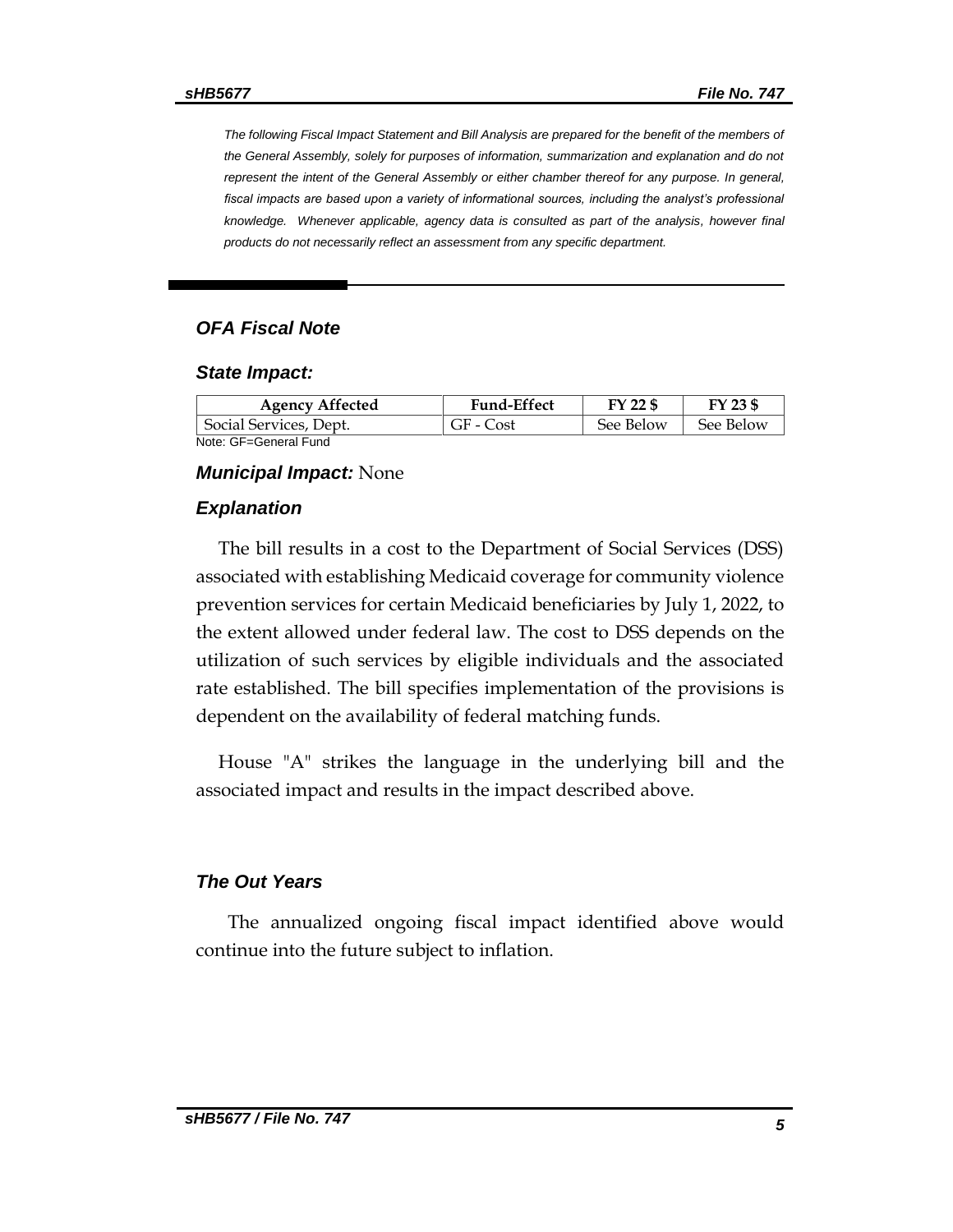## **OLR Bill Analysis sHB 5677 (as amended by House "A")\***

### *AN ACT CONCERNING THE AVAILABILITY OF COMMUNITY VIOLENCE PREVENTION SERVICES UNDER MEDICAID.*

#### **SUMMARY**

This bill requires the Department of Social Services (DSS) commissioner to amend the state Medicaid plan to provide coverage for community violence prevention services for beneficiaries who have:

- 1. received medical treatment for an injury sustained from an act of community violence (i.e., an intentional act of interpersonal violence committed in public by someone who is not the victim's family member or intimate partner) and
- 2. been referred by a certified or licensed health care or social services provider to receive these services from a "certified violence prevention professional" after the provider determined the beneficiary is at a higher risk of retaliation or a violent injury from another act of community violence.

Under the bill, the DSS commissioner must do this by July 1, 2022, provided (1) federal law permits it; (2) federal financial participation is available; and (3) any needed federal approval is obtained, including Medicaid waivers or state plan amendments.

Additionally, the bill establishes training requirements for individuals seeking certification as a "certified violence prevention professional" and requires the Department of Public Health (DPH), by January 1, 2022, to approve at least one accredited training and certification program for these professionals. It also establishes documentation and compliance requirements for entities that employ or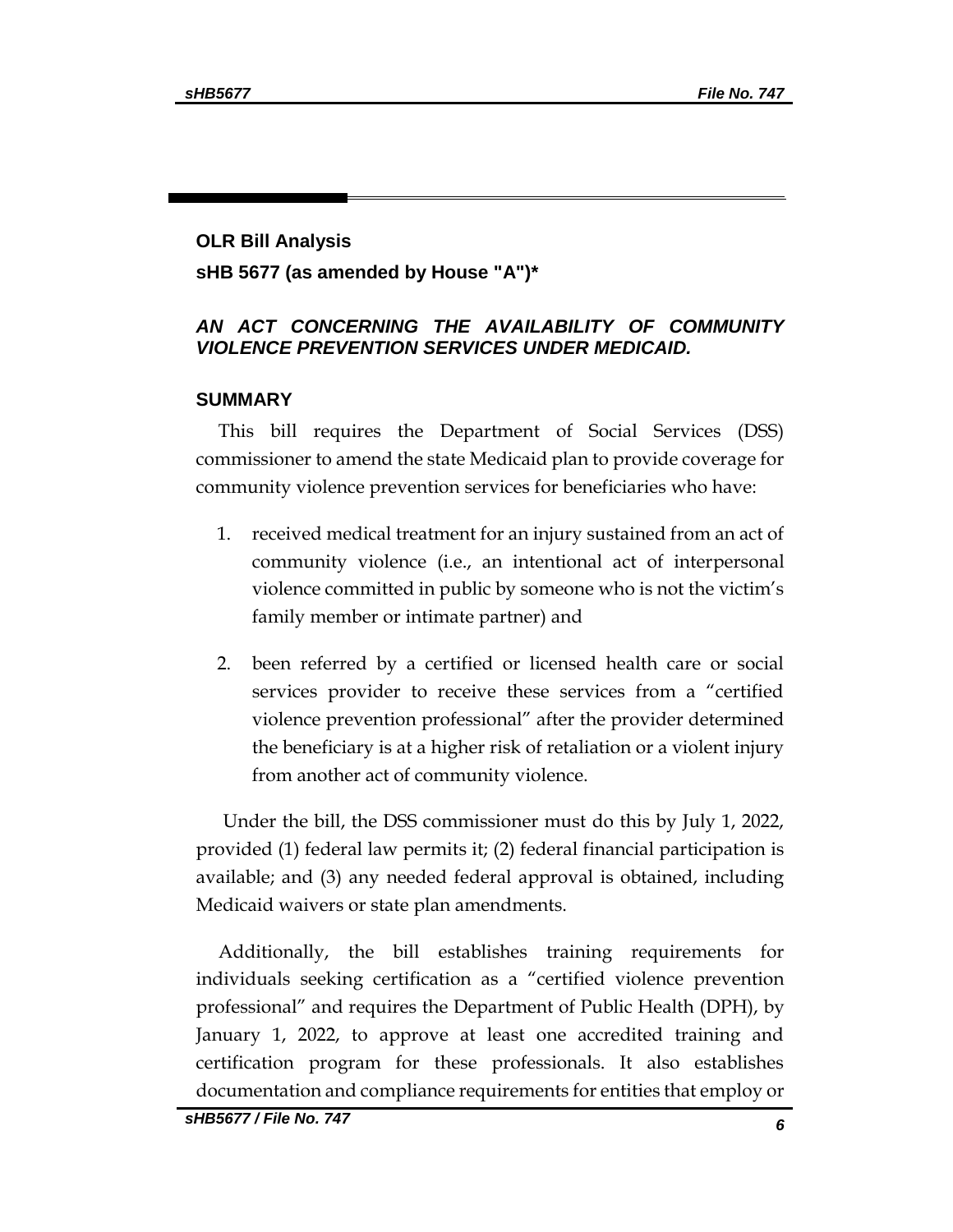contract with these professionals to provide community violence prevention services.

\*House Amendment " $A$ " (1) modifies the (a) definitions of community violence and community violence prevention services and (b) training requirements for certified violence prevention professionals, (2) adds the interpersonal violence definition, (3) requires DPH to approve at least one accredited training program instead of approving an accrediting body to approve these programs, (4) removes the requirement that the DSS commissioner amend the Medicaid state plan in consultation with the DPH commissioner, and (5) adds the provision on title protection for certified violence prevention professionals.

EFFECTIVE DATE: October 1, 2021

#### **COMMUNITY VIOLENCE PREVENTION SERVICES**

The bill defines "community violence prevention services" as evidenced-based, trauma-informed, supportive, and nonpsychotherapeutic services provided by a certified violence prevention professional to:

- 1. promote improved health outcomes and positive behavioral change,
- 2. prevent injury recidivism, and
- 3. reduce the likelihood that victims of community violence will commit or promote violence themselves.

Under the bill, these services may be provided within or outside of a clinical setting and may include the provision of the following services to community violence victims: peer support or counseling, mentorship, conflict mediation, crisis intervention, targeted case management, referrals to certified or licensed health care or social services providers, patient education, or screening services.

#### **CERTIFIED VIOLENCE PREVENTION PROFESSIONALS**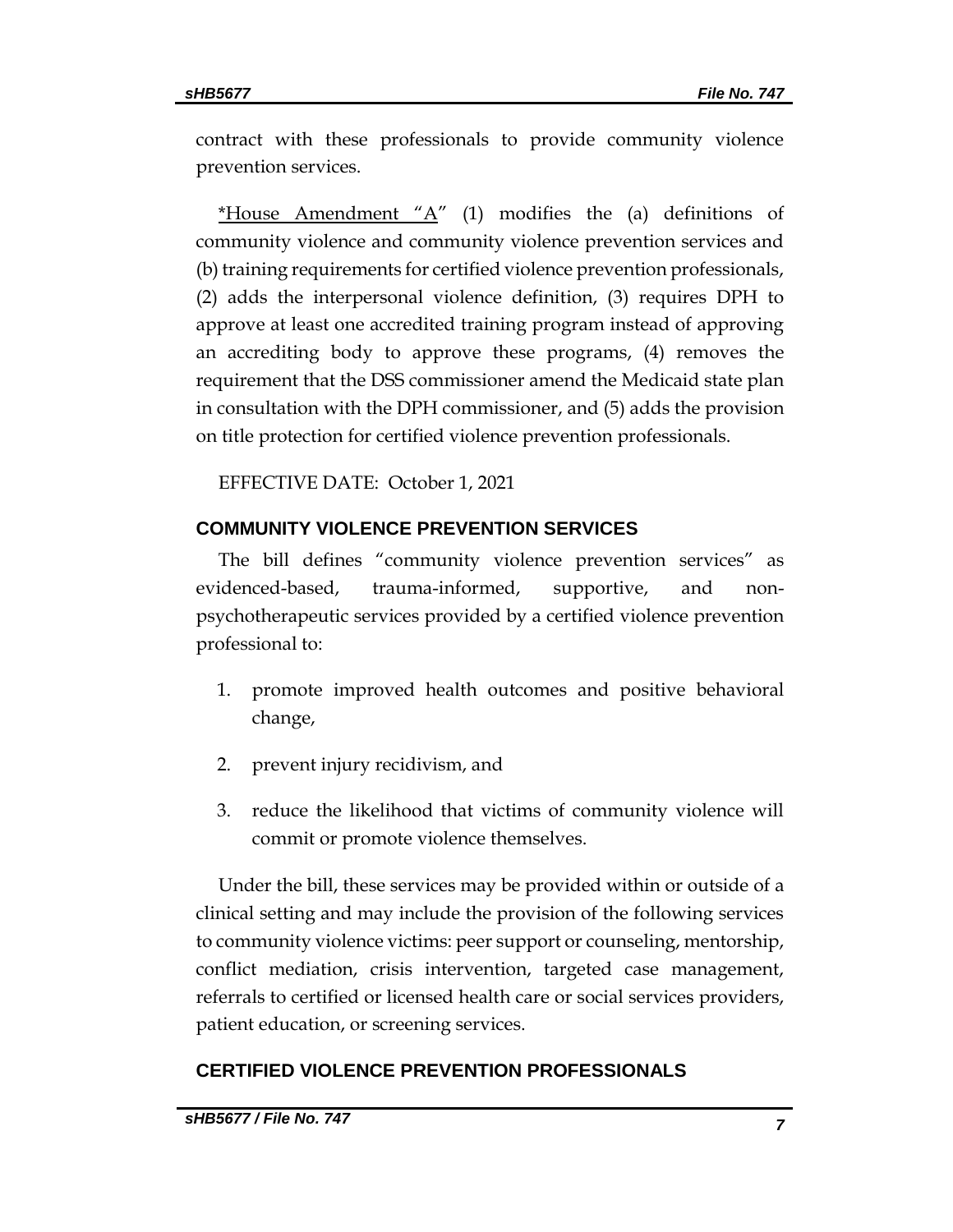#### *Training Requirements*

Under the bill, a prevention professional (see BACKGROUND) seeking certification as a certified violence prevention professional must complete a DPH-approved accredited training and certification program for certified violence prevention professionals and maintain the certification.

## *Training and Certification Program*

The bill requires DPH, by January 1, 2022, to approve at least one accredited training and certification program for certified violence prevention professionals. The program must include at least 35 hours of initial training and address:

- 1. the profound effects of trauma and violence and the basics of trauma-informed care;
- 2. community violence prevention strategies, including conflict mediation and retaliation prevention;
- 3. case management and advocacy practices; and
- 4. HIPAA's patient privacy requirements.

Under the bill, the program must also include six hours of continuing education every two years.

#### *Documentation and Compliance*

The bill requires any entity that employs or contracts with a certified violence prevention professional to provide community violence prevention services to:

- 1. maintain documentation that the professional has met the qualifications listed above and
- 2. ensure that the professional complies with any applicable state or federal laws, regulations, rules, or standards of care.

The bill also specifies that it does not alter the scope of practice of any